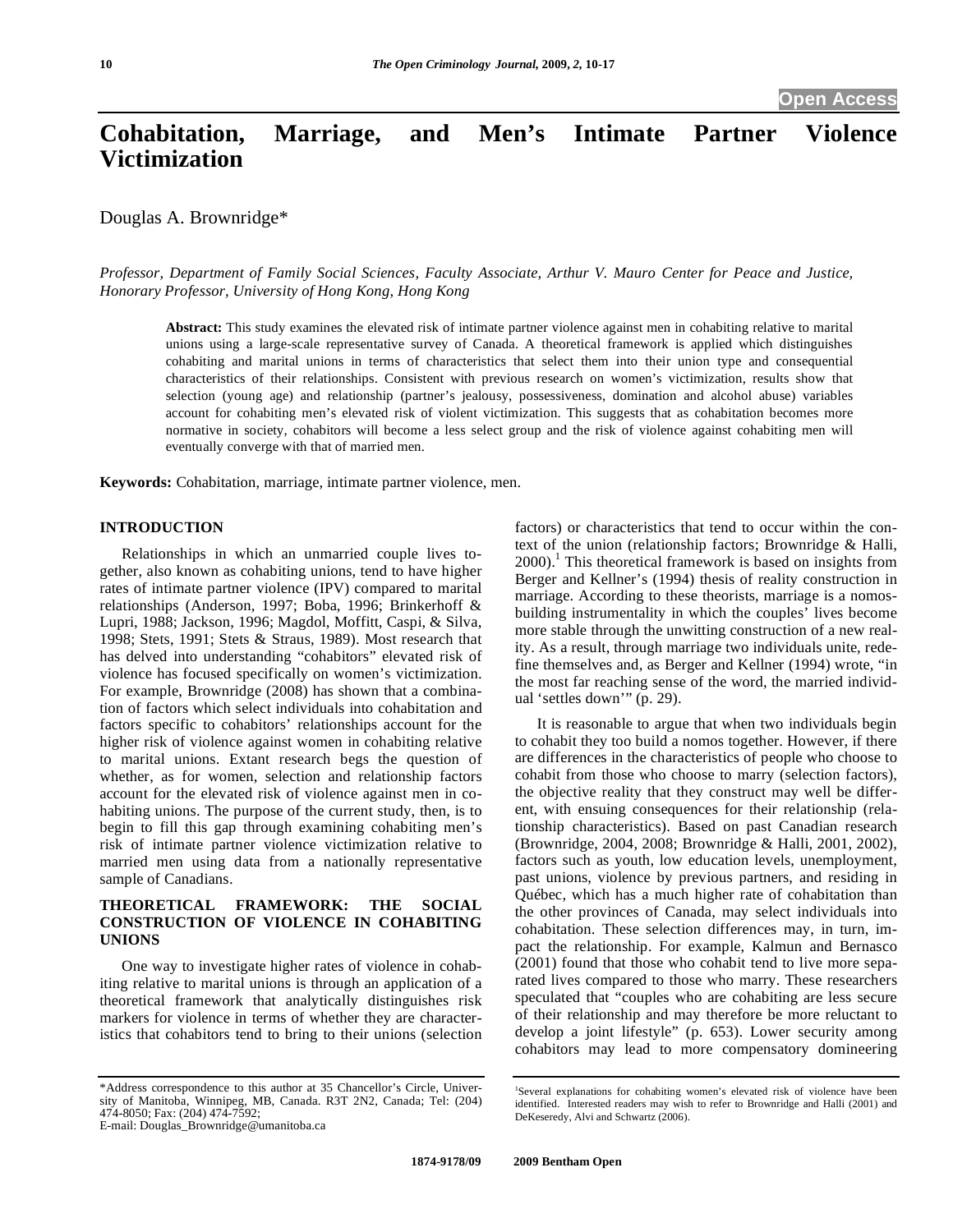behavior, more sexually proprietary behavior, greater social isolation, a higher probability of depression, more heavy alcohol consumption, and a reduced likelihood of having children. These selection and/or relationship factors may then lead to more disagreements, conflict and violence. For example, conflict may occur if one member of the couple desires children and the other does not, and such disparate expectations are more likely to occur in cohabiting relationships (Ambert, 2005).

#### **PREDICTING TRENDS IN COHABITORS' RELATIVE RISK FOR VIOLENCE**

The social construction of violence is, by definition, not a static process. As cohabitation becomes more common, the characteristics of persons who choose to engage in such unions will tend to change. For example, based on Sweden's experience, which is the nation most advanced in terms of the development of cohabitation, Kiernan (2002) has identified four stages through which cohabitation progresses in a society. In the first stage, cohabitation is practiced by a minority of the single population and is seen as a deviant or *avant garde* phenomenon. In the second stage, cohabitation is a childless phase in which the couple tests their relationship for its marriage worthiness. In the third stage, cohabitors can become parents and cohabitation is seen as an acceptable alternative to marriage. Finally, in the last stage, cohabitation and marriage are indistinguishable, such that children are born and raised in cohabiting unions. Applying this view of cohabitation as a form of family life in transition draws one's attention to the fact that the characteristics of individuals who choose to cohabit will change over time. In the context of the theoretical framework outlined here, one would expect that as cohabitation in a society progresses toward the fourth stage of development, and hence becomes increasingly normative, the selection bias will be reduced. Consequently, the characteristics of cohabitors' relationships will become more like that of "marrieds" and the relatively higher rates of violence for cohabitors will become increasingly similar to that of marrieds.

### **MATERIALS AND METHODS**

#### **The Data Set**

The data employed in this study were from Statistics Canada's General Social Survey (GSS) conducted in 1999. The GSS consisted of a random sample of 25,876 men and women who were age 15 years or older. Respondents completed in-depth telephone interviews concerning the nature and extent of their criminal victimization, including experiences of IPV. Because the current study concerned the elevated risk of violence against cohabiting men relative to married men, the subsample of heterosexual men who were married or living common-law at the time of the survey consisted of 6,707 men (5,791 married and 916 cohabiting) from the public use microdata file for the 1999 GSS. In all applicable analyses, the weighting scheme suggested by Statistics Canada was followed.<sup>2</sup>

#### **Measurement**

*Selection variables.* Age referred to the respondent's age at the time of the interview. Education consisted of the respondent's education in years. Respondent's and partner's employment were measured with a question that referred to whether the main activity in the 12 months before the interview was working at a paid job or business (employed) or looking for work, caring for children, or doing housework (unemployed). Previous marriage or common-law union was measured by whether the respondent had ever been in a marital or common-law relationship with a person other than their current partner. Previous partner violence referred to whether the respondent had experienced physical or sexual violence by a previous partner in the 5 years before the survey. Culture was determined by whether the respondent lived within or outside of Québec.<sup>3</sup>

*Relationship variables.* Duration of relationship was measured with a variable derived from the respondent's report of the year in which they became married or began living with their common-law partner. Sexual proprietariness was measured with the respondent's answers to two questions. The first asked the respondent if his partner was jealous and did not want him talking to other women. The second question asked the respondent if his partner demanded to know whom he was with and where he was at all times. Social isolation was measured with a variable asking the respondent to indicate whether his partner tried to limit his contact with family and friends. Dominance was measured with an item that asked the respondent if his partner prevented him from knowing about or having access to the family income, even if he asked. Depression referred to whether the respondent reported having used medication or drugs to help them get out of depression in the month before the interview. Heavy alcohol consumption was measured with a question that asked the respondent how many times in the month before the interview his partner had consumed five or more drinks on one occasion. The presence of children referred to whether or not the respondent reported children aged 0-14 were residing in the household.

*Violence.* Ten behavioral items from a modified version of the Conflict Tactics Scales (CTS) were used to measure violence (Straus, 1979). IPV was defined as acts of physical assault (having something thrown at you that could hurt; being pushed, grabbed, or shoved in a way that could hurt; being slapped; being hit with something that could hurt; being kicked, bit, or hit with a fist; being beaten; being choked; being threatened with or having a knife or gun used against the respondent), physical threat (being threatened to be hit with a fist or anything else that could hurt), and sexual assault (being forced into any sexual activity by being threatened, held down, or hurt in some way) perpetrated by the respondent's current marital or common-law partner within a specified time frame preceding the interview. Hence, if respondents reported having experienced any of the aforementioned forms of violence within the specified time frame preceding the interview they were coded as having experienced IPV. For the descriptive analysis of prevalence rates, violence was divided into less severe and severe categories.

 $2^2$ Because the data were not drawn from a simple random sample, it was necessary to weight the data so that the population was adequately represented. In an analysis of a subsample of the data, the weights provided with the data must be rescaled in a manner that preserves the variability of the original weights but that has an average value of 1. This is accomplished by first calculating the average weight for the respondents in the analysis and then dividing each respondent's weight by this average. The resulting weighting factor is used in the analyses.

<sup>&</sup>lt;sup>3</sup>For a justification of the operational definition of culture, see Brownridge (2002).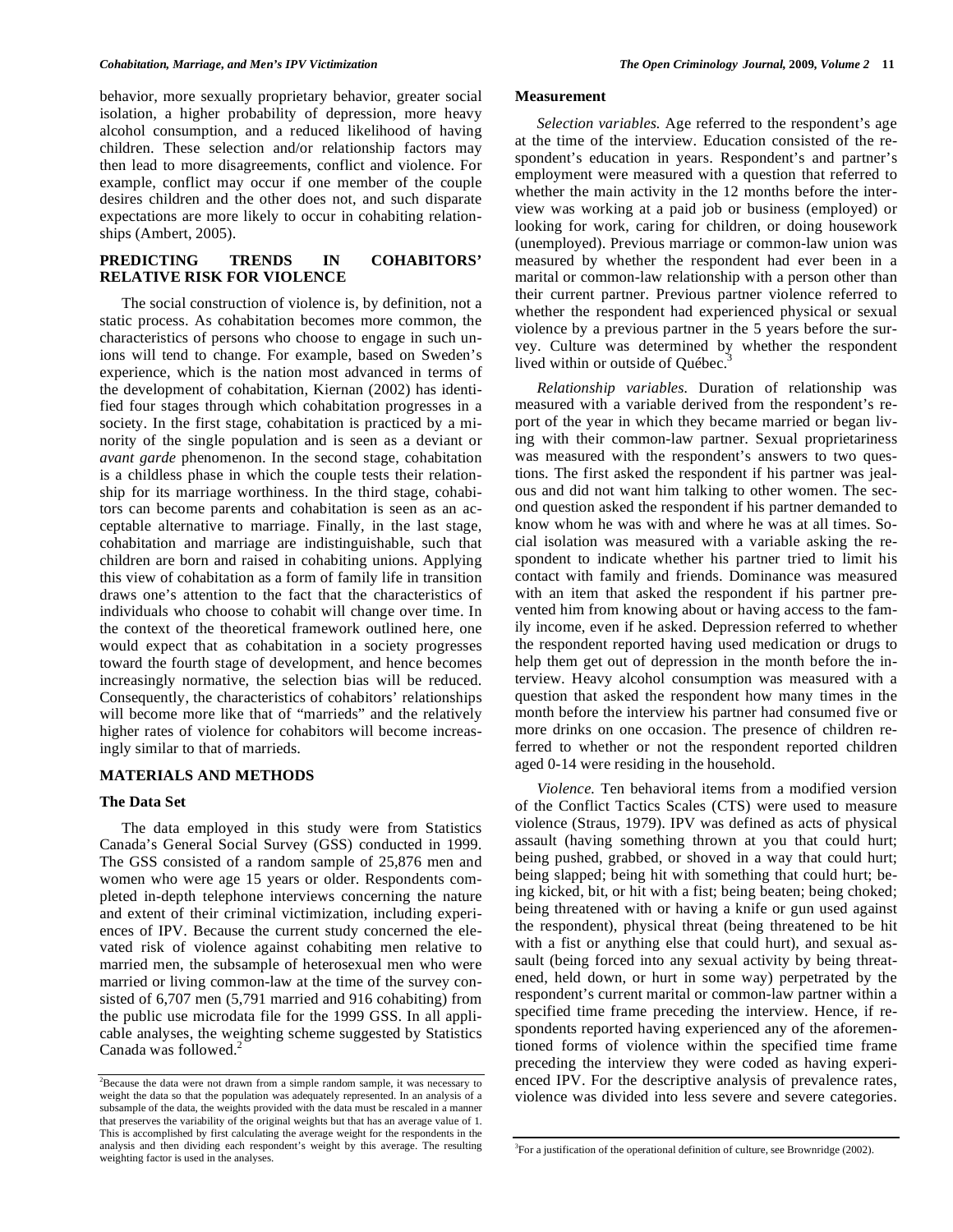The items comprising less severe violence were: being physically threatened; having something thrown that could hurt; being pushed, grabbed or shoved; and being slapped. The items comprising severe violence were: being kicked, bit or hit with a fist; being hit; being beaten; being choked; being threatened with or having a knife or gun used; and being forced into any sexual activity. Two reference periods were used in the current study: 1-year and 5-year time frames.

#### **Method of Analysis**

To examine the prevalence of overall violence against cohabiting and married respondents, as well as to investigate risk factors by marital status, descriptive analyses were conducted using cross-tabulations with chi-square tests of significance. Logistic regression was used for the multivariate analyses. Logistic regression is an appropriate technique for predicting a dichotomous dependent variable from a set of independent variables. Where appropriate, *t-*tests were used to compare differences in odds ratios.

#### **RESULTS**

#### **Descriptive Analysis**

*Violence by marital status*. In terms of overall violence, cohabiting men had a higher prevalence than married men of reporting having experienced violence in both the year prior to the survey  $(3.6\% \text{ vs. } 1.4\%; \text{ p} < 0.01)$  and in the 5 years prior to the survey  $(8.0\% \text{ vs. } 3.5\%; \text{ p} < 0.01)$ . Cohabiting men were also more likely than married men to report having experienced both less severe  $(7.6\% \text{ vs. } 3.4\%; \text{ p} < 0.01)$  and severe (3.3% vs.  $1.8\%$ ;  $p < 0.01$ ) violence in the 5 years prior to the survey.

| Table 1. Selection and Relationship Factors by Marital Status (%) |  |
|-------------------------------------------------------------------|--|
|-------------------------------------------------------------------|--|

| <b>Independent Variables</b>          | Cohabiting | <b>Married</b> |
|---------------------------------------|------------|----------------|
| SELECTION VARIABLES                   |            |                |
| Man's Age                             |            |                |
| 15-34                                 | 47.5       | 15.6           |
| $35 - 54$                             | 42.5       | 50.7           |
| 55 and older                          | 10.0       | 33.7***        |
| Man's Education                       |            |                |
| Less than high school                 | 20.9       | 22.0           |
| High school                           | 15.4       | 15.1           |
| Some post secondary                   | 15.6       | 12.1           |
| Community college diploma/certificate | 31.1       | 27.2           |
| University degree                     | 17.0       | 23.6***        |
| Man's Employment                      |            |                |
| Did not work in past year             | 4.4        | 3.1            |
| Worked past year                      | 95.6       | 96.9           |
| Partner's Employment                  |            |                |
| Did not work in past year             | 22.0       | 33.3           |
| Worked past year                      | 78.0       | 66.7           |
| Previous Marriage/Common-law Union    |            |                |
| Yes                                   | 47.6       | 14.0           |
| No                                    | 52.4       | 86.0***        |
| Previous Partner Violence             |            |                |
| Yes                                   | 21.2       | 14.2           |
| No                                    | 78.8       | 85.8           |
| Culture                               |            |                |
| Québec                                | 47.4       | 20.7           |
| Rest of Canada                        | 52.6       | 79.3***        |
| RELATIONSHIP VARIABLES                |            |                |
| Duration of Relationship              | 41.9       | 6.8            |
| Less than 4 years                     | 32.5       | 16.4           |
| 4-9 years                             | 25.6       | 76.8***        |
| 10 or more years                      |            |                |
|                                       |            |                |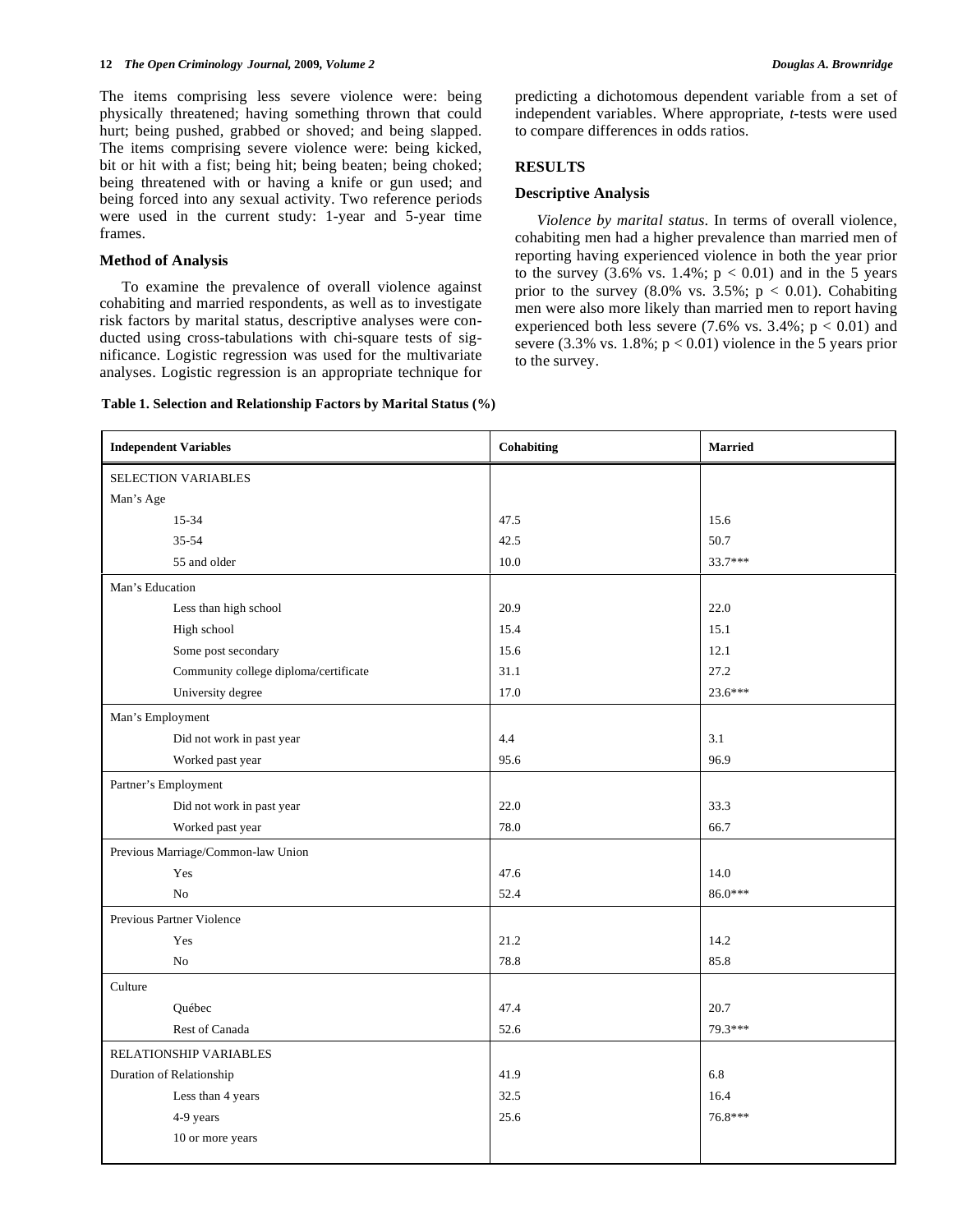#### **Table 1. cond…**

| <b>Independent Variables</b>          | Cohabiting | <b>Married</b> |
|---------------------------------------|------------|----------------|
| Partner's Jealousy                    |            |                |
| Yes                                   | 13.5       | 6.3            |
| $\rm No$                              | 86.5       | 93.7***        |
| Partner Know Whereabouts              |            |                |
| Yes                                   | 9.3        | 5.6            |
| $\rm No$                              | 90.7       | 94.4 ***       |
| Partner Limits Contact                |            |                |
| Yes                                   | 3.5        | 2.7            |
| $\rm No$                              | 96.5       | 97.3           |
| Partner's Dominance                   |            |                |
| Yes                                   | 0.9        | 0.5            |
| $\rm No$                              | 99.1       | 99.5           |
| Man's Depression                      |            |                |
| Yes                                   | 2.2        | 3.0            |
| $\rm No$                              | 97.8       | 97.0           |
| Partner's heavy drinking (past month) |            |                |
| None                                  | 81.7       | 91.9           |
| Once                                  | 9.1        | 4.1            |
| 2-4 times                             | 7.0        | 3.5            |
| 5 or more times                       | 2.1        | $0.6***$       |
| Children $<$ 15                       |            |                |
| Yes                                   | 38.7       | 35.2           |
| $\rm No$                              | 61.3       | 64.8**         |

\*\*  $p < 0.05$ ; \*\*\*  $p < 0.01$  (p values refer to Chi-square tests of significance)

*Risk factors by marital status*. Table **1** contains the results of the cross-tabulations of the selection and relationship factors by marital status. With respect to selection factors, the results in Table **1** showed that cohabiting men were more likely to be young compared to married men. Nearly half of cohabiting men were under age 35 compared to about 16% of married men. Cohabiting and married men also differed with respect to education, with cohabiting men being less likely than married men to have a university degree (17% vs. 23.6%). Cohabiting men were also much more likely to have had a previous marriage or common-law union. Nearly half (47.6%) of cohabiting men had previously been in a marital or common-law union compared to 14% of married men. Finally, a disproportionate number of cohabitors lived in Québec. Nearly half (47.4%) of all cohabiting men in Canada lived in Québec and about one-fifth (20.7%) of married men in Canada lived in Québec.

In terms of relationship variables, cohabiting men were much more likely to have short duration relationships compared to married men. About 42% of cohabiting men had been in their relationship for less than 4 years, compared to approximately 7% of married men. Cohabiting men were also more likely than married men to report that their partner was jealous and did not want them talking to other women (13.5% vs. 6.3%) and that their partners insisted on knowing who they were with and where they were at all times (9.3% vs. 5.6%). As well, cohabiting men were more likely than married men to report that their partners consumed alcohol heavily. Cohabiting men's partners were 3.5 times more likely to have abused alcohol heavily 5 or more times in the month prior to the survey (2.1% vs. 0.6%). Finally, cohabiting men were slightly more likely than married men to have children under age 15 living in the home (38.7% vs. 35.2%).

#### **Multivariate Analysis**

*Separate logistic regressions*. To identify the impact of each selection and relationship variable on the odds of violence against cohabiting and married men, separate logistic regressions were performed for each group. The results of these analyses are presented in Table **2**. As shown in Table **2**, holding all other variables constant, there were two selection variables that impacted men's odds of experiencing violence. Men's age had a similarly strong effect on their odds of experiencing violence for both the cohabiting and married groups. For each additional year older cohabiting and married men were, their odds of violence were reduced by 8% and 5% respectively. As well, men with unemployed part-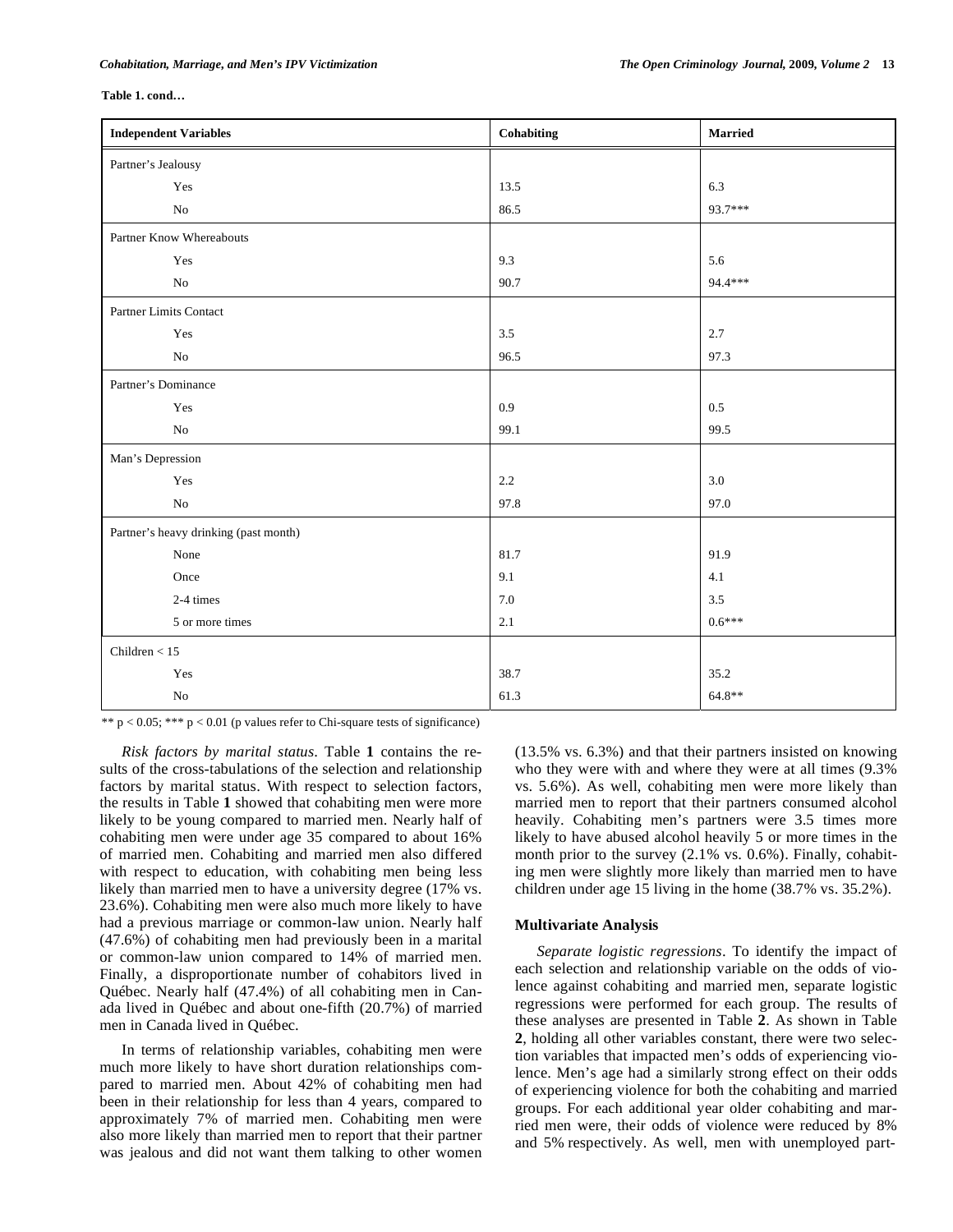## **Table 2. Results of Logistic Regressions on 5-Year Prevalence of Violence for Marrieds and Cohabitors**

| <b>Covariates</b>                        | Cohabiting<br>$n = 755$   | <b>Married</b><br>$n = 5,019$ | t                 |             |
|------------------------------------------|---------------------------|-------------------------------|-------------------|-------------|
|                                          |                           | <b>Odds Ratio</b>             | <b>Odds Ratio</b> |             |
| SELECTION VARIABLES                      |                           |                               |                   |             |
| Man's Age                                |                           | $0.924***$                    | $0.951***$        | $-1.334$    |
| Man's Education                          |                           | 0.979                         | 1.071             | $-1.513$    |
| Man's Employment                         |                           |                               |                   |             |
|                                          | Did not work in past year | 1.227                         | 1.621             | $-0.546$    |
|                                          | Worked past year          | 1.000                         | 1.000             |             |
| Partner's Employment                     |                           |                               |                   |             |
|                                          | Did not work in past year | 1.425                         | 1.497**           | $-0.615$    |
|                                          | Worked past year          | 1.000                         | 1.000             |             |
| Man's Previous Marriage/Common-law Union |                           |                               |                   |             |
|                                          | Yes                       | 1.148                         | 1.517             | $-0.807$    |
|                                          | N <sub>0</sub>            | 1.000                         | 1.000             |             |
| Man's Previous Partner Violence          |                           |                               |                   |             |
|                                          | Yes                       | 0.544                         | 2.816             | $-2.227**$  |
|                                          | No                        | 1.000                         | 1.000             |             |
| Culture                                  |                           |                               |                   |             |
|                                          | Québec                    | 1.196                         | 0.658             | $2.171**$   |
|                                          | Rest of Canada            | 1.000                         | 1.000             |             |
| RELATIONSHIP VARIABLES                   |                           |                               |                   |             |
| Duration of Relationship                 |                           | 1.016                         | 0.992             | 0.788       |
| Partner's Jealousy                       |                           |                               |                   |             |
|                                          | Yes                       | $2.540**$                     | 2.852***          | $-0.383$    |
|                                          | $\rm No$                  | $1.000\,$                     | $1.000\,$         |             |
| Partner Know Whereabouts                 |                           |                               |                   |             |
|                                          | Yes                       | 5.816***                      | $2.649***$        | $2.475**$   |
|                                          | $\rm No$                  | 1.000                         | 1.000             |             |
| Partner Limits Contact                   |                           |                               |                   |             |
|                                          | Yes                       | 0.745                         | $4.410***$        | $-3.545***$ |
|                                          | $\rm No$                  | $1.000\,$                     | $1.000\,$         |             |
| Partner's Dominance                      |                           |                               |                   |             |
|                                          | Yes                       | 26.082**                      | 1.043             | $2.871***$  |
|                                          | $\rm No$                  | 1.000                         | $1.000\,$         |             |
| Man's Depression                         |                           |                               |                   |             |
|                                          | Yes                       | 3.583                         | 1.877             | 1.049       |
|                                          | $\rm No$                  | 1.000                         | 1.000             |             |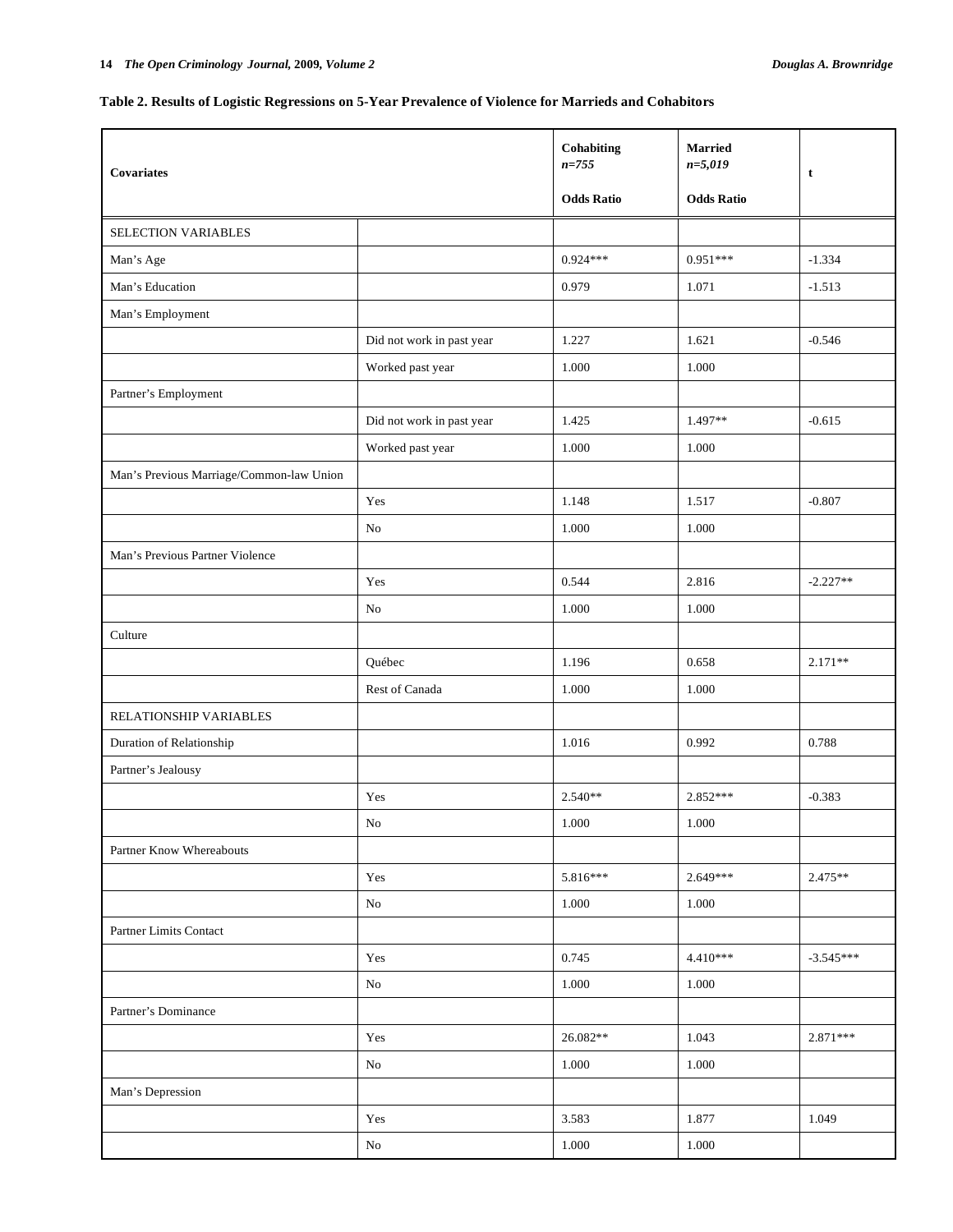#### **Table 2. cond…**

| <b>Covariates</b>        |     | Cohabiting<br>$n = 755$<br><b>Odds Ratio</b> | <b>Married</b><br>$n=5,019$<br><b>Odds Ratio</b> | t        |
|--------------------------|-----|----------------------------------------------|--------------------------------------------------|----------|
| Partner's Heavy drinking |     | $1.176**$                                    | $1.192***$                                       | $-0.247$ |
| Children $<$ 15          |     |                                              |                                                  |          |
|                          | Yes | 1.640                                        | $1.549**$                                        | 0.208    |
|                          | No  | 1.000                                        | 1.000                                            |          |
| Constant                 |     | 0.662                                        | $0.052***$                                       |          |
| -2 Log likelihood        |     | 323                                          | 1,282                                            |          |
| $\chi^2$                 |     | $104***$                                     | 292***                                           |          |

\*\*p < 0.05; \*\*\*p < 0.01

ners had higher odds of experiencing violence than those whose partners were employed. Married men with unemployed partners had 49.7% greater odds of violence and cohabiting men with unemployed partners had 42.5% greater odds of violence. The *t*-test showed that these odds ratios were not significantly different from one another.<sup>4</sup>

With respect to relationship variables, all else equal, jealousy had a similarly strong impact on the odds of violence against cohabiting and married men. Cohabiting men with jealous partners had 154% greater odds of reporting having experienced violence and married men with such partners had 185% greater odds of reporting having experienced violence. Having a partner who insisted on knowing men's whereabouts also increased the odds of violence against both cohabiting and married men. However, the *t*-test showed that these odds ratios were significantly different from one another. Cohabiting men with partners who insisted on knowing their whereabouts had 482% greater odds of experiencing violence and married men with such partners had 165% greater odds of having experienced violence compared to their counterparts without such partners. Having a partner who limited men's contact did not have a significant effect on cohabiting men's odds of experiencing violence, but married men with such partners had 341% greater odds of violence. Conversely, while partners' dominating behavior did not impact the odds of violence against married men, cohabiting men whose partners prevented them from having access to the family income had much higher odds of experiencing violence than their counterparts without such partners. Heavy alcohol consumption had a similarly strong positive impact on the odds of violence against both cohabiting and married men. Each additional occasion in the month prior to the study that a man's partner abused alcohol was associated with an 18% increase in the odds of violence against cohabit-

4 Although the effect of this variable for cohabiting men was not significant, the *t*-test showed that the odds ratio was not significantly different from the odds ratio for married men. Given the significant effect of this variable for married men, it is likely that the failure of this variable to be statistically significant for cohabiting men was due to the smaller subsample of these men. Hence, the odds ratio was interpreted as a substantively meaningful effect.

ing men and a 19% increase in the odds of violence against married men. Finally, the presence of children was associated with increased odds of violence against both cohabiting and married men (64% and 55%, respectively).

*Sequential logistic regressions*. Table **3** provides the results of the sequential logistic regressions on the 5-year prevalence of violence for cohabitors and marrieds. In these regressions, the first model contained only the marital status variable without any controls. In the second model, the marital status variable was entered along with the selection variables. In the third model the marital status variable was entered along with the relationship variables. In the fourth model, the marital status variable was entered along with both the selection and relationship variables.

As shown in Table **3**, the difference in prevalence of violence against cohabiting relative to married men resulted in cohabiting men having 137% greater odds of experiencing violence in the 5-years prior to the survey. Controlling for selection variables (the second model in Table **3**) reduced cohabiting men's odds of experiencing violence to being only 7% greater than married men, a difference that was not statistically significant. Similarly, controlling for relationship variables (the third model in Table **3**) reduced cohabiting men's relative odds of violence to being only 5% greater than married men's odds. Controlling for both selection and relationship variables (the fourth model in Table **3**) reduced cohabiting men's odds of experiencing violence to being only 3% greater than those of married men.

#### **DISCUSSION**

Consistent with past studies which indicated that cohabitors in general have a higher risk of violence than marrieds (Anderson, 1997; Boba, 1996; Brinkerhoff & Lupri, 1988; Jackson, 1996; Magdol, *et al*., 1998; Stets, 1991; Stets & Straus, 1989), the current study found that cohabiting men have an elevated risk of experiencing IPV compared to married men. Cohabiting men's elevated risk of violence was evident in both the 1-year and 5-years prior to the survey, and it existed when examining both less severe and severe violence.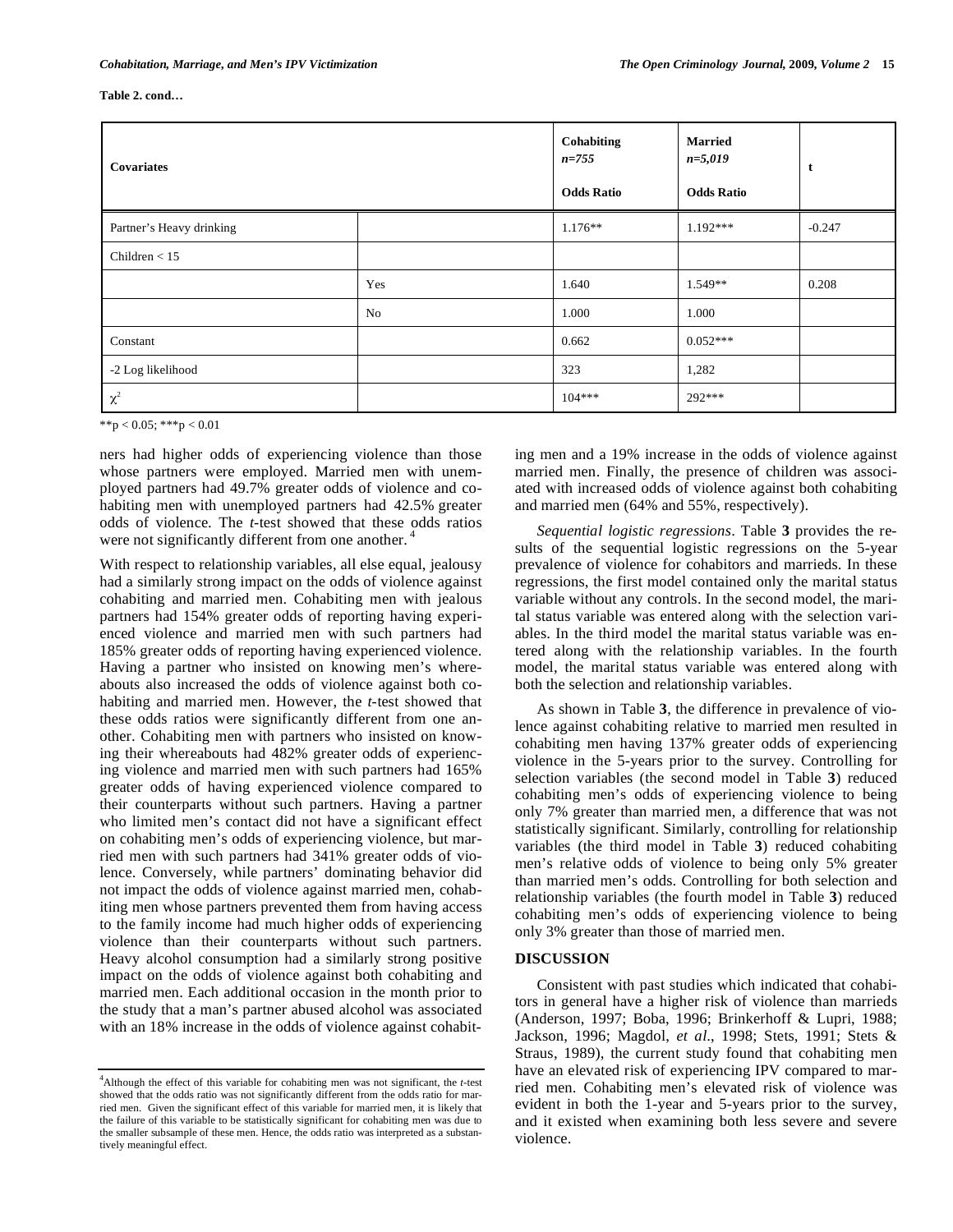|                       | Model 1<br><b>Marital Status</b><br>$n=6,343$ | <b>Model 2</b><br><b>Selection</b><br>$n=6,102$ | Model 3<br>Relationship<br>$n=5,840$ | <b>Model 4</b><br><b>Full Model</b><br>$n=5,774$ |
|-----------------------|-----------------------------------------------|-------------------------------------------------|--------------------------------------|--------------------------------------------------|
| <b>Covariates</b>     | <b>Odds Ratio</b>                             | <b>Odds Ratio</b>                               | <b>Odds Ratio</b>                    | <b>Odds Ratio</b>                                |
| <b>Marital Status</b> |                                               |                                                 |                                      |                                                  |
| Cohabiting            | $2.370***$<br>1.066                           |                                                 | 1.048                                | 1.033                                            |
| Married               | 1.000                                         | 1.000                                           | 1.000                                | 1.000                                            |
|                       |                                               | <b>BLOCK</b>                                    |                                      | <b>BLOCK</b>                                     |
|                       |                                               |                                                 | <b>BLOCK</b>                         | <b>BLOCK</b>                                     |
| Constant              | $0.037***$                                    | 0.475                                           | $0.042***$                           | $0.157**$                                        |
| -2 Log-likelihood     | 2,157                                         | 1,927                                           | 1,693                                | 1,640                                            |
| $\chi^2$              | $31***$                                       | 188***                                          | 379***                               | $404***$                                         |

|  |  | Table 3. Sequential Logistic Regressions on the 5-Year Prevalence of Violence |  |
|--|--|-------------------------------------------------------------------------------|--|
|  |  |                                                                               |  |

 $**p < 0.05$ ;  $***p < 0.01$ 

Cohabiting men differed from married men on a number of selection and relationship factors which were theorized to account for their elevated risk of experiencing IPV. Similar to past research on cohabiting women's elevated risk of violence (Brownridge, 2008), results showed that these selection and relationship factors accounted for cohabiting men's elevated odds of experiencing violence compared to married men. Thus, the theoretical approach suggesting that the elevated risk of violence against cohabitors is a socially constructed consequence of selection and relationship differences between cohabitors and marrieds appears to be applicable to both female and male violent victimization. Because the theoretical framework is relevant to cohabitors in general, it was important to test it against male violent victimization in addition to female violent victimization.<sup>5</sup> The finding that this framework accounts for both male and female violent victimization lends further support to the validity of this framework.

An examination of the results in the current study also allows some discussion of which selection and relationship variables accounted for cohabiting men's elevated odds of violence. The sequential logistic regressions indicated that controlling for the selection variables accounted for cohabiting men's elevated odds of experiencing violence. The separate logistic regressions for cohabiting and married men showed that the only selection variable that had a significant impact on cohabiting men's odds of experiencing violence was age. Age had a similarly strong negative effect on cohabiting and married men's odds of experiencing violence. However, the descriptive analysis showed that cohabiting men were much more likely than married men to be young. It is conventional in Canadian society for partners in a couple to be of the same age or for the male partner to be slightly older (Eshleman & Wilson, 1998; Martin-Matthews, 2000). Thus, cohabiting men's partners are likely to be younger than married men's partners. It would appear, then, that the disproportionate representation of young persons among cohabitors can account for cohabiting men's elevated risk of experiencing violence.

The results of the sequential logistic regressions also showed that relationship factors accounted for cohabiting men's elevated odds of experiencing violence. A number of relationship variables had a significant effect on cohabiting men's odds of experiencing violence. Like the selection factor of age, partner's jealousy and partner's alcohol abuse had a strong positive effect on both cohabiting and married men's odds of violence. Also, as with age, the descriptive analysis showed that cohabiting men's partners were more likely than married men's partners to be jealous and to abuse alcohol. Cohabiting men's partners were also more likely than married men's partners to insist on knowing their whereabouts, and this relationship variable had a stronger effect on cohabiting than married men's odds of experiencing violence. Although the aforementioned variables had effects on violence independent of one another, the finding from the sequential logistic regressions that both the selection and relationship factors accounted for cohabiting men's elevated odds of violence suggests that there may be a common element between them. That is, it appears possible that the younger age of cohabitors is linked to the greater tendency for these men's partners to be jealous, possessive and

<sup>&</sup>lt;sup>5</sup>The most contentious issue in the literature on IPV concerns the debate over gender symmetry. Some research finds that males and females perpetrate violence at fairly equal rates while others report that the vast majority of perpetrators are male (cf. Kurz, 1989). It has been suggested that these contradictory findings are largely the result of the types of samples from which the data were derived. For example, Straus (1990) indicated that research based on representative samples tends to find gender symmetry and studies that employ clinical samples tend to find greater male perpetration. Research also suggests that results with respect to gender and IPV will vary across nations depending on the extent of gender equality within a given nation and the extent to which a given nation is individualistic or collectivistic (Archer, 2006). Countries which are higher on the continuum of women's relative equality to men and which are individualistic tend to have higher rates of female perpetration of IPV compared to nations that are lower on the equality continuum and which are collectivistic. Archer explained this using social role theory. That is, with greater equality and individualism, women become more agentic (i.e., stereotypically masculine), which includes the use of direct aggression. Given that Canada, the national context of the current study, is a country where women are relatively gender empowered and Canadian culture is on the individualistic end of the continuum, based on the insights identified above one would expect to see that both women and men would report being victims of IPV in a representative sample of Canada. Indeed, a cross-tabulation of sex by violence showed significant differences in the rate of reporting violent victimization in neither the 1-year (male = 1.7%; female = 1.7%;  $p = 0.992$ ) nor the five-year (male = 4.2%; female =  $3.7\%$ ;  $p = 0.205$ ) time frames.